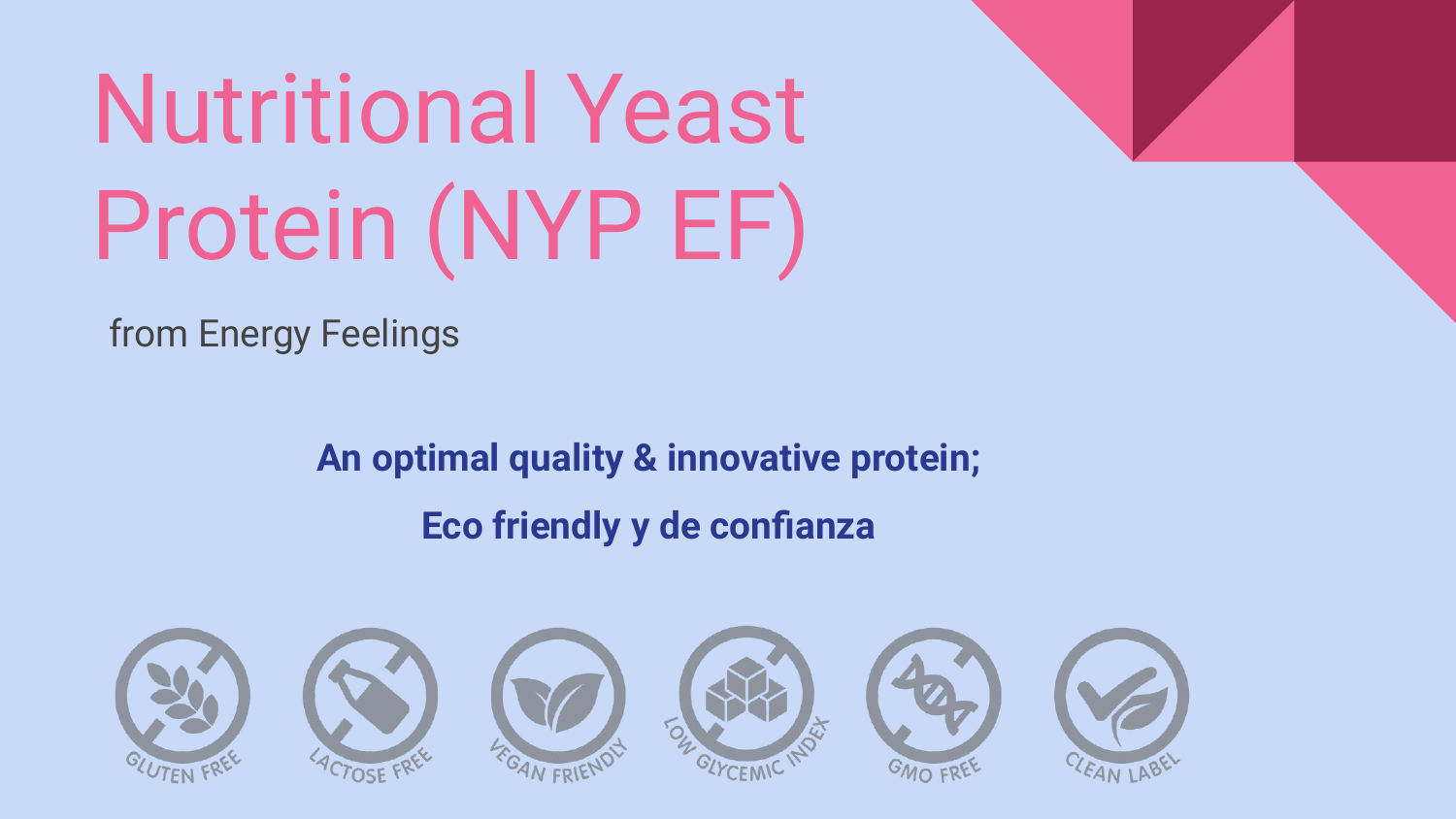#### **Benefits & Advantages**

-Complete protein containing all essential amino acids, high content of all BCAA

-Nutrition & digestibility is same as dairy protein,much higher than plant protein

-No risk of GMO & animal protein concerns

-Eco-friendly & Sustainably

-Best supplement & substitute of plant protein & animal protein

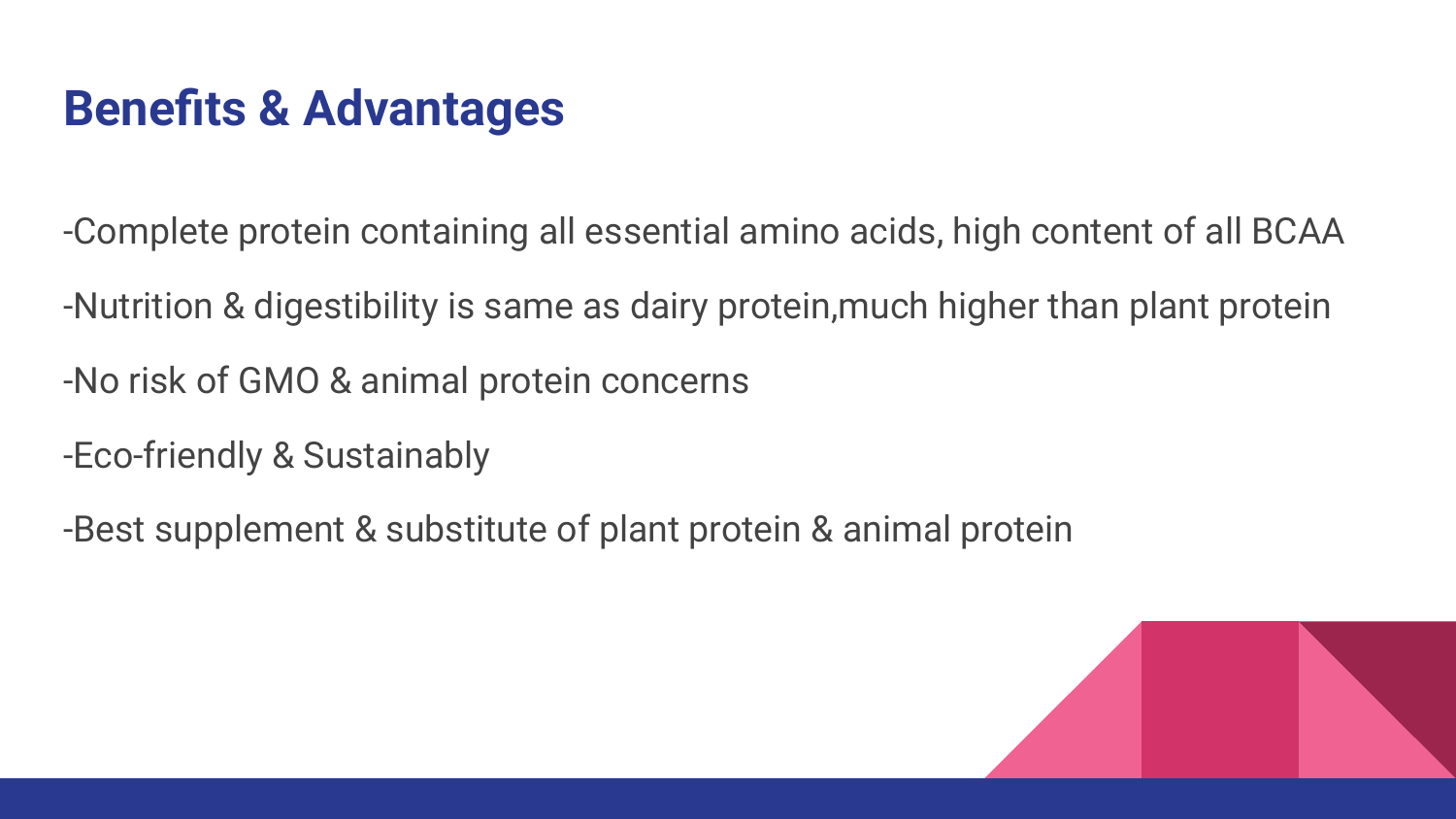## **Nutrition & Digestibility**

Nutrition & digestibility of NYP EF (Nutrititional Yeast Protein Energy Feelings) is same as WPC (whey protein concentrate), much higher than SPI (soyprotein isolate).

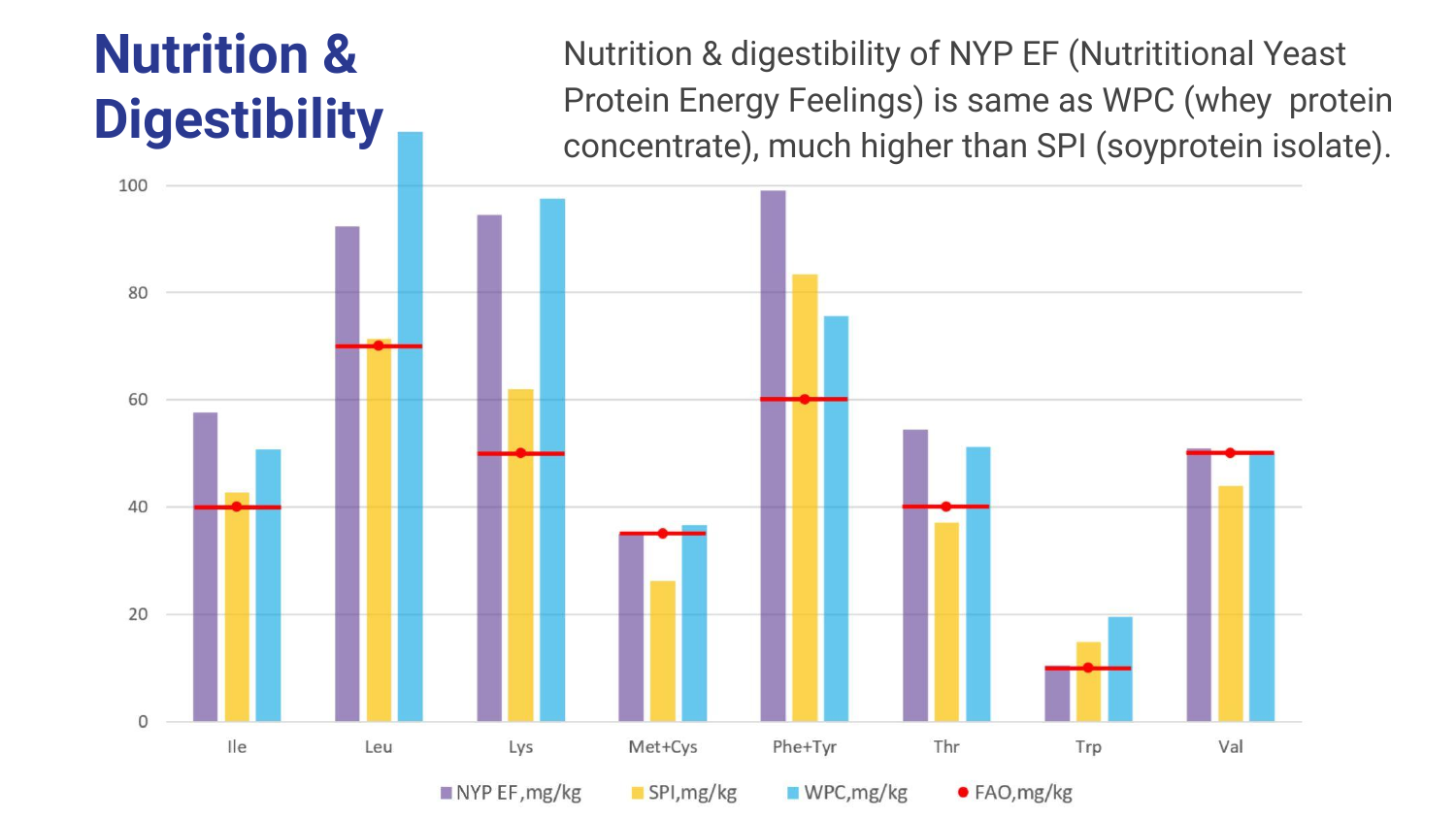**PDCAAS**\* in NYP EF is in the same level as WPC, much higher than SPI, which means optimal quality and good digestibility of NYP EF.

\*(PDCAAS is the protein digestibility measurement system adopted by the FDA and OMS). Highest level =  $1$ , Lowest =  $0$ .

| <b>Protein Type</b> | The first limiting AA | <b>PDCAAS</b> |  |
|---------------------|-----------------------|---------------|--|
| <b>NYP EF</b>       |                       |               |  |
| <b>SPI</b>          | Met+Cys               | 0.80          |  |
| <b>WPC</b>          |                       |               |  |

NYP EF contains significant amounts of BCAA (branched chain amino acids), which makes it an ideal ingredient in sports recovery applications.

| <b>BCAA/100g protein</b> | <b>NYP EF</b> | <b>SPI</b> | <b>WPC</b> |
|--------------------------|---------------|------------|------------|
| Leucine                  | 10.2          | 6.7        | 10.9       |
| <b>Isoleucine</b>        | 6.6           | 3.9        | 5.1        |
| Valine                   | 6.5           | 4.0        | 4.9        |
| Total content            | 23.3          | 14.6       | 20.9       |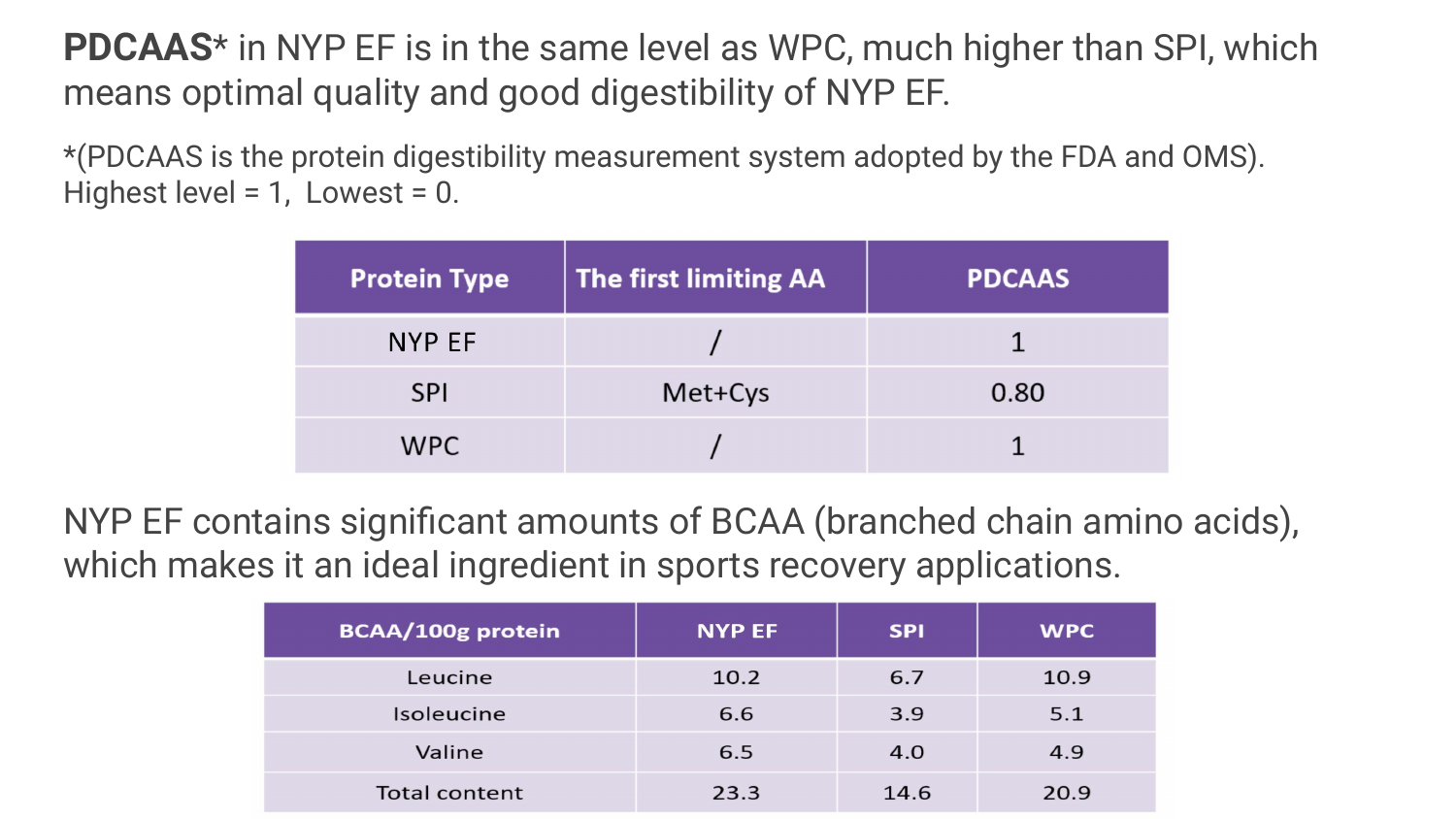### **Eco-friendly & Sustainable**

The yeast industry is the model of a circular economy. The sugar cane and beet molasses are the nutrient source of yeast, and the industrial waste water of yeast production is the source of organic fertilizer for crop production.

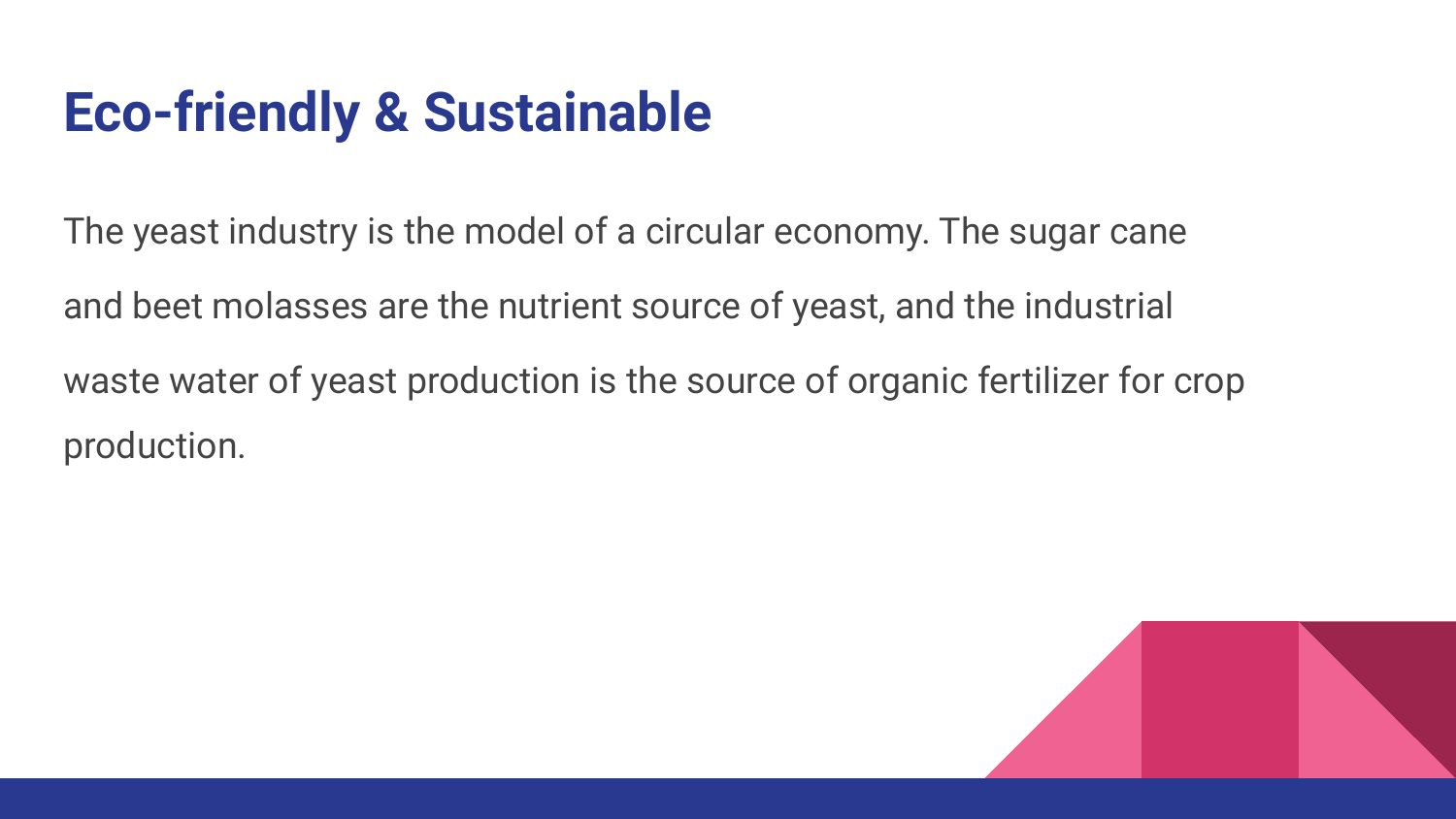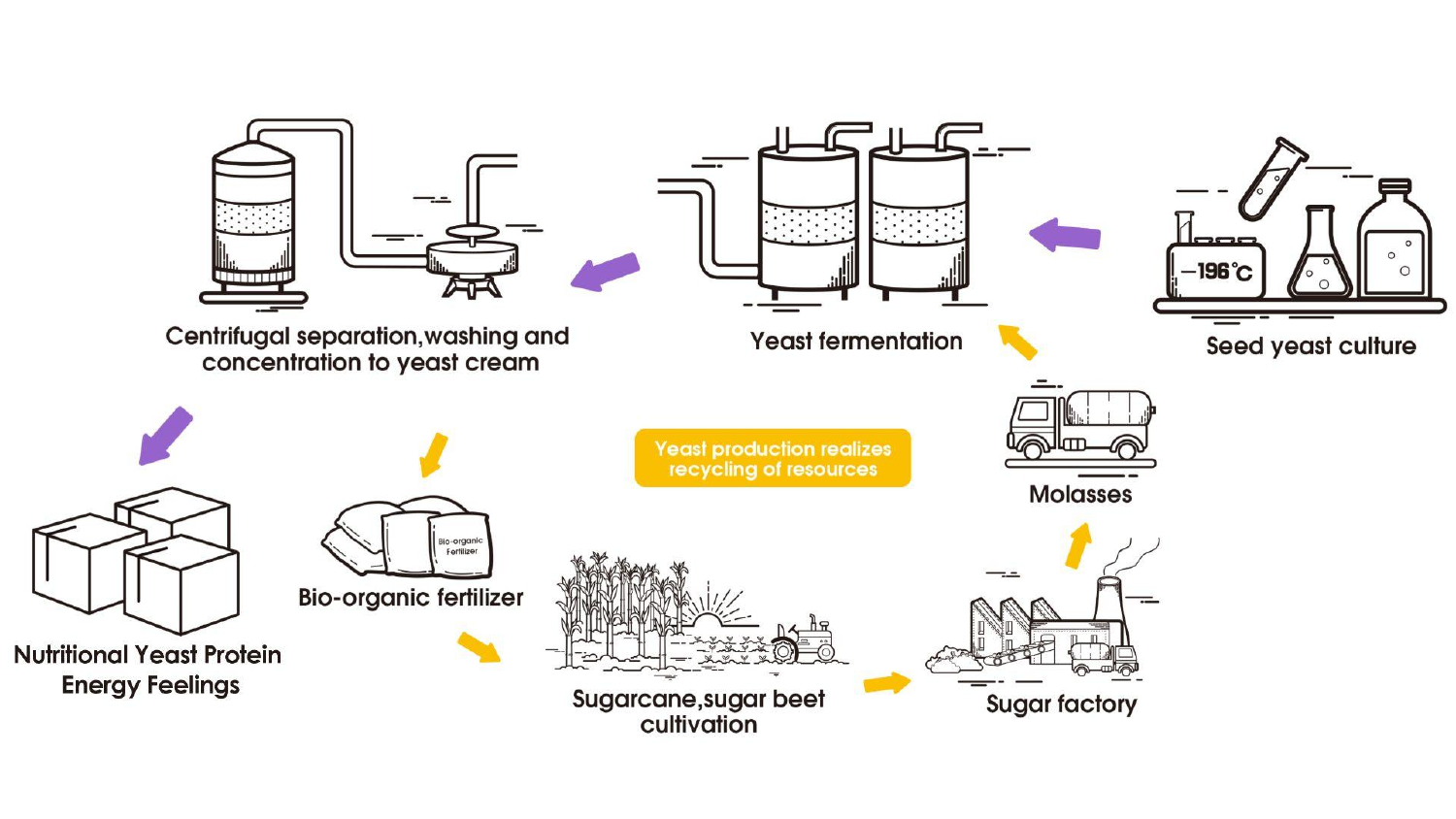Compared to plant and animal sourced protein, NYP EF can also reduce water consumption and carbon footprint, while needing less farmland, thanks to Angel's patented and efficient manufacturing process.

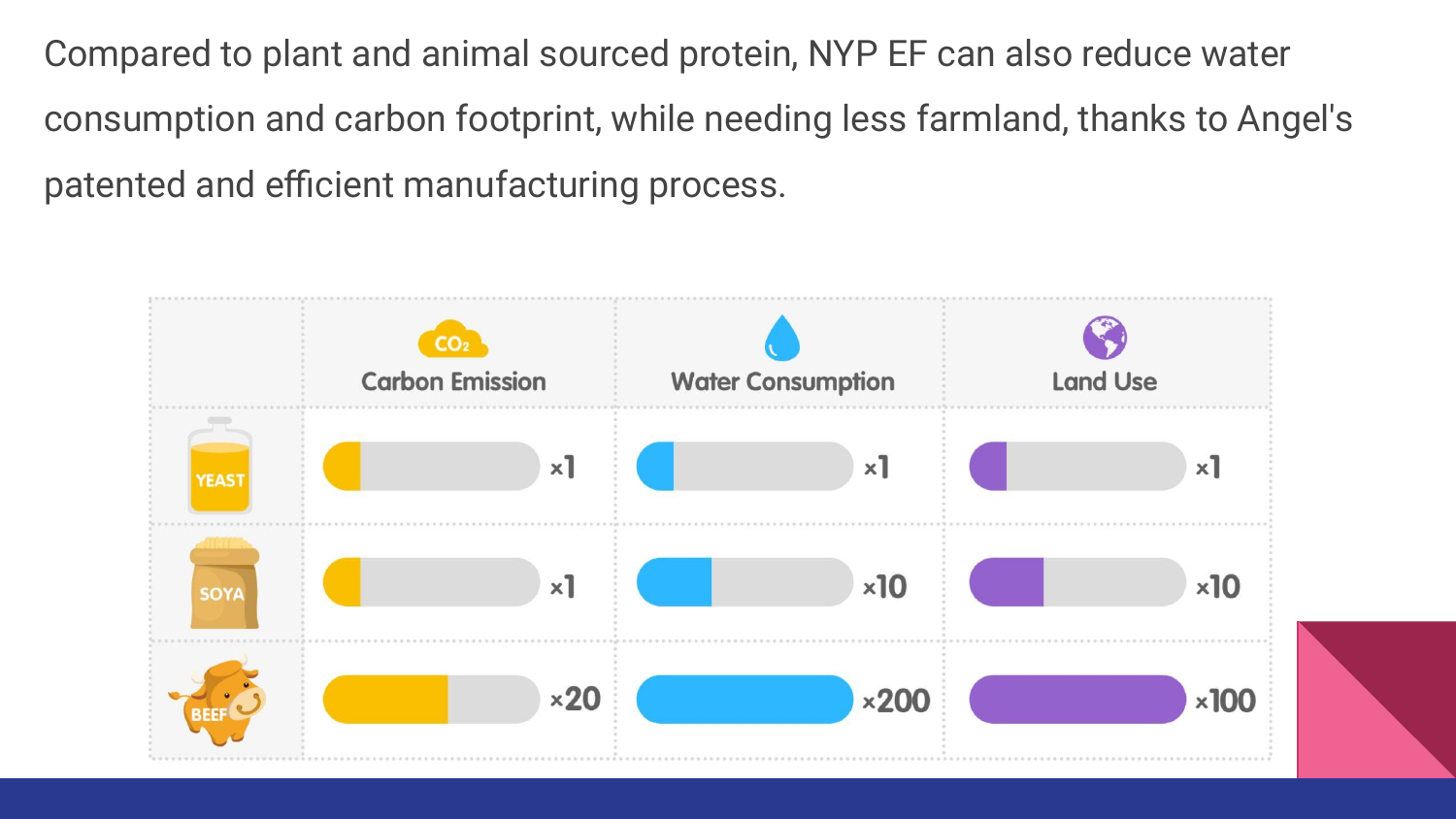### **Health Claims of Nutritional Yeast Protein EF**

-Non-GMO, non-animal

-Suitable for vegans, vegetarians and flexitarian

-Gluten-free, soy-free, dairy-free, allergen-free, lactose-free

-Without anti-nutritional factors, such as protease inhibitors, phytates

-Without pesticides, antibiotics & hormones

-Clean-label

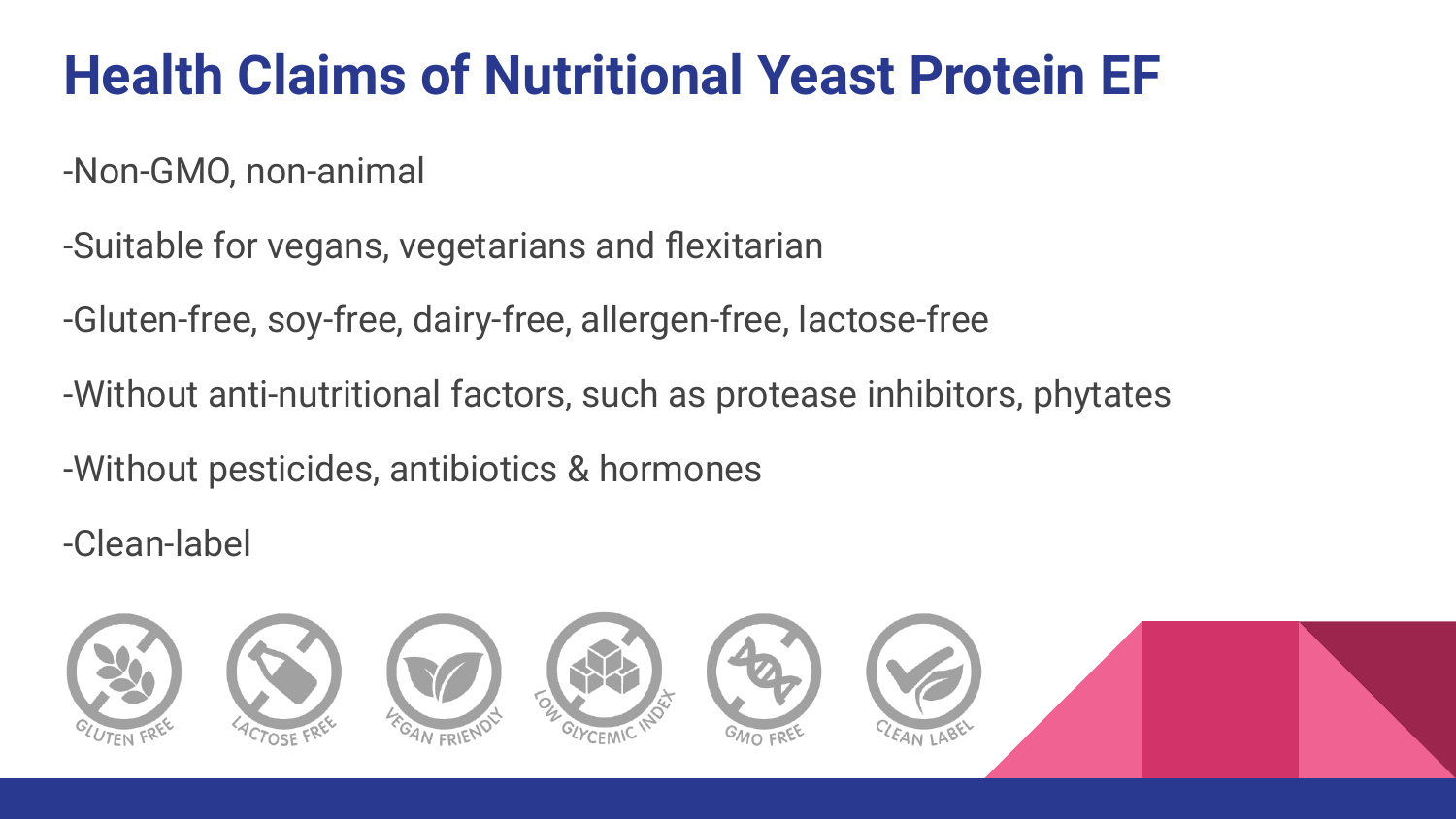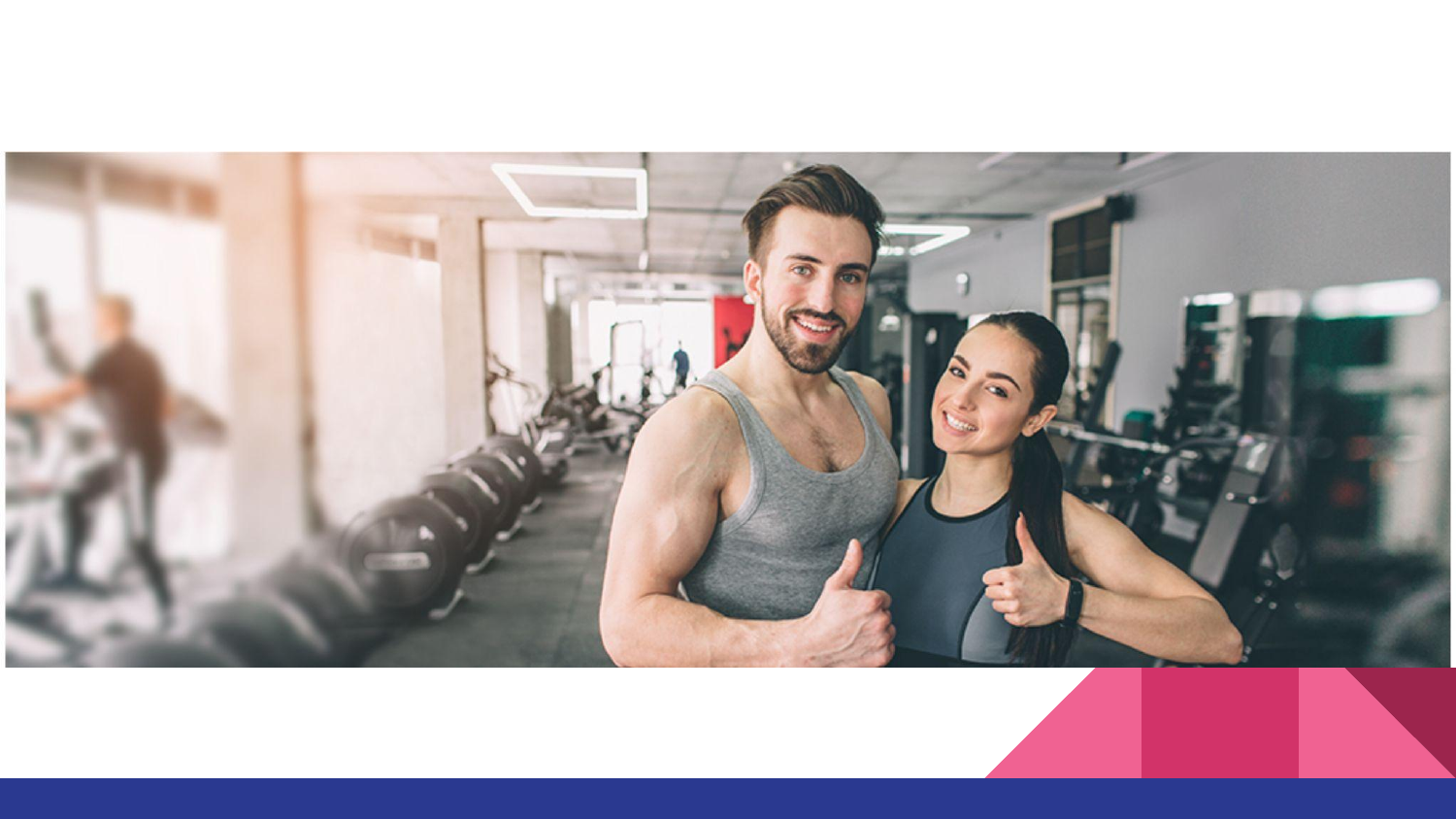# **Applications of NYP EF**

NYP EF can be easily applied to all kinds of foods supplying good quality protein, such as dairy products, protein beverage, snack foods, pastries, smoothies, dietary supplement, protein powder, energy bars,protein bars, meal replacement powder, etc. Target groups of application including:

- -Sports nutrition & muscle-building
- -Recovery after work-out
- -Weight management & dieters
- -Seniors with sarcopenia, healthy ageing
- -Vegans, vegetarians, and flexible vegetarians
- -Overall health & healthy lifestyles